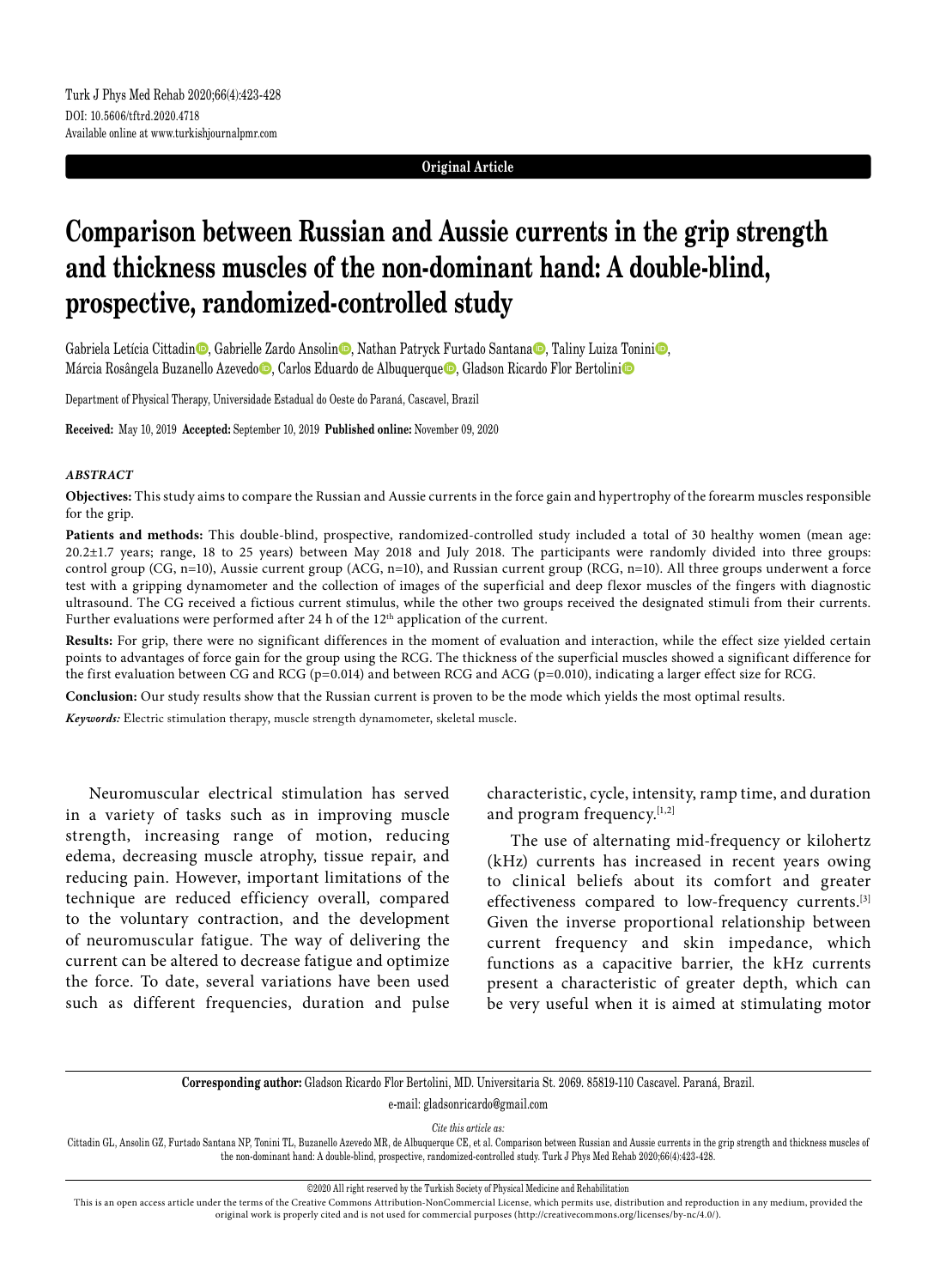nerves, which are located more deeply, yet the evidence is still fragile.<sup>[4]</sup> The Russian current gained popularity by reports of Kots<sup>[5]</sup> with gain of strength in athletes, features as 2,500 Hz base frequencies, with bursts of 50 Hz and 50% full cycle. However, later studies have pointed out that higher torque can be generated with a new current, known as the Aussie current, with a base frequency of 1,000 Hz, and shorter burst duration, such as 2 and 4 ms, as being less unpleasant.  $[2,3,5]$ 

For a change in the strength characteristics of the skeletal muscle, aiming at gaining, two adaptations may occur: neural and morphological. Neural adaptations are in charge of the activation ability of the muscle, with greater efficiency in the recruitment of fibers, reduction of the action of the antagonists and greater neural activation. Morphological adaptations are in charge of the increase of the transverse area of muscle.[6] Assuming that an electrical stimulation can generate the contraction maintained and, in this way, both neural adaptation and muscle hypertrophy, in the present study, we aimed to compare the medium frequency currents, Aussie and Russian, in the gain of strength and hypertrophy of the flexor muscles responsible directly for the grip.

## **PATIENTS AND METHODS**

In this double-blind, prospective, randomizedcontrolled study, 30 healthy women (mean age: 20.2±1.7 years; range, 18 to 25 years) who were selected for convenience via direct invitation to the Physical Rehabilitation Center of the Universidade Estadual do Oeste do Paraná (Unioeste, Brazil) were included. *Inclusion criteria were as follows:* age between 18 and 30 years, being female, and no practicing regular physical activities. *Exclusion criteria were as follows:* a history of previous musculoskeletal dysfunction, acute inflammation in the application site to be investigated, metallic materials implanted in the application site, pregnancy, and having cardiopathy. The participants were randomly divided into three groups using opaque envelopes: control group (CG, n=10), Aussie current group (ACG, n=10), and Russian current group (RCG, n=10). All three groups underwent a force test with manual dynamometer and an image collection of the superficial and deep fingers flexor muscles with ultrasound, always in the non-dominant limb, to standardize procedures. The data were collected by a single assessor at all time points who was blind to group allocation. A written informed consent was obtained from each participant. The study protocol was approved by the Universidade Estadual

do Oeste do Paraná Ethics Committee (050898/2018). The study was registered in the Brazilian Registry of Clinical Trials (RBR-9GH6JS) and was conducted in accordance with the principles of the Declaration of Helsinki.

## **Intervention**

To evaluate the thickness of the superficial and deep flexor muscles of the fingers, an ultrasound (Shimadzu SDU 450¥l, Columbia, USA) was used with a 5-cm linear matrix transducer,  $5 \sim 10$  MHz, always kept at 90° with the skin of the volunteer. To determine the site of application of the diagnostic ultrasound, a tape measure was used on the anterior surface of the non-dominant forearm, measuring from the line between the epicondyles to the wrist joint and evaluating the middle region of the segment on the volar face, aiming to reduce influences of distinct points of the muscles.[7] For the collected images, the Kinovea version 0.7.10 software (Kinovea, France) was used to measure muscle cross-section.

Subsequently, the hand grip test was performed with a commercially available analog dynamometer (North Coast Medical Inc., CA, USA) with a scale in pounds per square centimeter (l/cm<sup>2</sup>). The volunteers were seated in a chair, with their hips and knees at 90° of flexion, with feet flat on the floor; the upper limbs were positioned with the shoulder in adduction; elbow at 90° and neutral with respect to pronation-supination. Each volunteer was submitted to a period of adaptation to the dynamometer, with three repetitions maintained for 5 sec. After this period, the volunteer performed three contractions sustained for 5 sec, with 30-sec resting between each contraction. The display of the dynamometer was turned to the evaluator and requested that the volunteer remained in contraction for 5 sec, and used the evaluations mean  $(EVI)^{[8]}$  always with verbal encouragement.

The CG was given a fictitious current stimulus, while the other two groups received effective stimulation. The ACG with a base frequency of 1 kHz, modulated at 50 Hz, and the RCG with a base frequency of 2.5 kHz, also modulated at 50 Hz. The currents had a rise time of 1 sec, maintained 8 sec, decreased 1 sec, rested for 10 sec, thus totaling 20 sec per contraction, generating three contractions per min and 30 contractions per session. 2¥4-cm silicone rubber electrodes were used, and both positioned on the volar face of the forearm, the proximal was filled into the meatus region of the superficial and deep flexor muscles of the fingers and the distal in the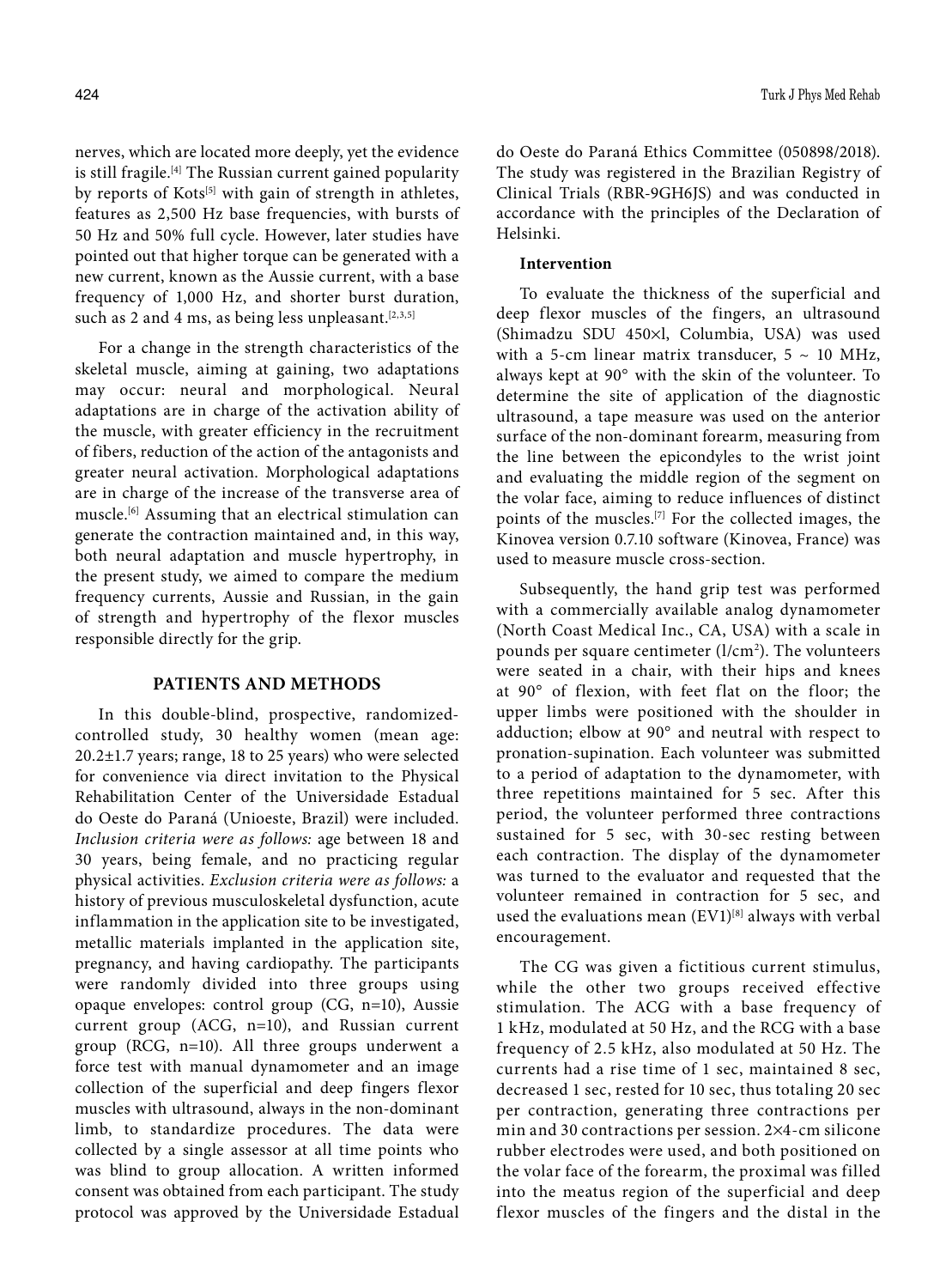| <b>TABLE 1</b><br>Mean grip strength of the groups in both evaluation time<br>points with effect sizes |                 |                 |      |  |  |  |  |
|--------------------------------------------------------------------------------------------------------|-----------------|-----------------|------|--|--|--|--|
|                                                                                                        | EV <sub>1</sub> | EV <sub>2</sub> | ES   |  |  |  |  |
| Grip strength $(1/cm2)$                                                                                | Mean±SD         | $Mean \pm SD$   | р    |  |  |  |  |
| CG                                                                                                     | $6.6 + 1.3$     | $6.5 \pm 1.9$   | 0.06 |  |  |  |  |
| <b>RCG</b>                                                                                             | $5.8 \pm 0.9$   | $6.5 \pm 1.0$   | 0.74 |  |  |  |  |
| ACG                                                                                                    | $7.6 \pm 1.9$   | $8.3 + 2.2$     | 0.38 |  |  |  |  |

EV: Evaluation; ES: Effect size; SD: Standard deviation; CG: Control Group; RCG: Russian Current Group; ACG: Aussie Current Group; For grip there were no significant differences according to the evaluation moment ( $F(1, 27) = 3.7$ , p=0.66), but there was a difference in relation to the groups  $(F(2, 27)=4.3, p=0.025; RCG and$ ACG at the first evaluation) for the interaction, again there were no significant differences (F(2, 27)=1.1, p=0.338).

tendinous region of these. The sessions took four weeks, often three times a week. After 24 h of the 12<sup>th</sup> application of the designated current, a reassessment occurred with the mentioned instruments (EV2).

## **Statistical analysis**

Statistical analysis was performed using the program BioEstat version 5.0[9] and IBM SPSS version 20.0 software (IBM Corp., Armonk, NY, USA). Descriptive data were presented in mean ± standard deviation (SD), median (min-max) or number and frequency, where applicable. For the sample size, data from grip strength were used, a difference between the means of 1.0, standard deviation of 0.7 and power of 80% was taken into consideration, for 10 individuals per group. Data distribution was analyzed with the Shapiro-Wilks test. The comparison was performed with two-way mixed analysis of variance (ANOVA) (post-hoc of Šidák) and Pearson's correlation analysis was performed to evaluate any relationship between the force and thickness according to the moment of evaluation, considering 0-0.3 negligible correlation; 0.3-0.5 weak; 0.5-0.7 moderate; 0.7-0.9 strong; and  $>0.9$  very strong.<sup>[10]</sup> The effect size analysis of Cohen was also carried out according to the following classification: <0.2 trivial; 0.2-0.5 small; 0.5-0.8 moderate; and  $>0.8$  large. A  $p$  value of  $<0.05$  was considered statistically significant.

# **RESULTS**

Of all participants included in the study, the mean height was 1.66±0.06 m, the mean body weight was 62.47±9.92 kg, and the mean body mass index (BMI) was 22.67 $\pm$ 3.38 kg/m<sup>2</sup>. All groups were matched for age and BMI values. There were no significant differences in the evaluation and interaction time points. The effect size was trivial for CG, small for ACG, and moderate for RCG (Table 1). This yielded certain advantages of force gain for the group using Russian current. However, due to even without a significant difference, the initial data for the electrostimulated groups were discrepant and due to the lower absolute values, the possibility of gain was greater for the RCG.

For grip, there were no significant differences according to the evaluation time point  $(F(1, 27)=3.7$ , p=0.66); however, there was a significant difference among the groups  $(F(2, 27)=4.3, p=0.025; RCG and$ ACG at the first evaluation) for the interaction, again there were no significant differences  $(F(2, 27)=1.1,$  $p=0.338$ ).

The thickness of the superficial muscles showed a significant difference for the first evaluation between CG and RCG (p=0.014) and between RCG and ACG (p=0.010). For the subsequent evaluation,

| <b>TABLE 2</b>                                                                                                                                                                                                                               |               |                 |                       |  |  |  |  |  |
|----------------------------------------------------------------------------------------------------------------------------------------------------------------------------------------------------------------------------------------------|---------------|-----------------|-----------------------|--|--|--|--|--|
| Mean muscle thickness of the groups in both evaluation time points with effect sizes                                                                                                                                                         |               |                 |                       |  |  |  |  |  |
|                                                                                                                                                                                                                                              | EV1           | EV <sub>2</sub> | Muscle thickness (cm) |  |  |  |  |  |
|                                                                                                                                                                                                                                              | Mean±SD       | Mean±SD         | ES                    |  |  |  |  |  |
| Superficial flexor                                                                                                                                                                                                                           |               |                 |                       |  |  |  |  |  |
| CG                                                                                                                                                                                                                                           | $1.6 \pm 0.2$ | $1.7 \pm 0.4$   | 0.32                  |  |  |  |  |  |
| RCG                                                                                                                                                                                                                                          | $1.3 \pm 0.2$ | $1.6 \pm 0.2$   | 1.41                  |  |  |  |  |  |
| ACG                                                                                                                                                                                                                                          | $1.7 \pm 0.3$ | $1.7 \pm 0.3$   | 0.10                  |  |  |  |  |  |
| Deep flexor                                                                                                                                                                                                                                  |               |                 |                       |  |  |  |  |  |
| CG                                                                                                                                                                                                                                           | $1.9 + 0.4$   | $2.0 \pm 0.4$   | 0.40                  |  |  |  |  |  |
| RCG                                                                                                                                                                                                                                          | $1.7 \pm 0.5$ | $2.0 \pm 0.3$   | 0.39                  |  |  |  |  |  |
| ACG                                                                                                                                                                                                                                          | $2.3 \pm 0.7$ | $2.3 \pm 0.4$   | $-0.04$               |  |  |  |  |  |
| EV: Evaluation; ES: Effect size; SD: Standard deviation; CG: Control Group; RCG: Russian Current Group; ACG: Aussie<br>Current Group; The thickness of the superficial muscles showed a significant difference in relation to the evaluation |               |                 |                       |  |  |  |  |  |
| time points (F(1, 27)=6.5, p=0.017), but not for groups (F(2, 27)=2.9, p=0.070) and interaction (F(2, 27)=1.1, p=0.361). For                                                                                                                 |               |                 |                       |  |  |  |  |  |
| the deep flexors, there was no significant difference in relation to the evaluation time points $(F(1, 27)=2.6, p=0.120)$ , nor                                                                                                              |               |                 |                       |  |  |  |  |  |

for the interaction (F(2, 27)=1.2, p=0.322), while there were for groups (F(2, 27)=3.5, p=0.043).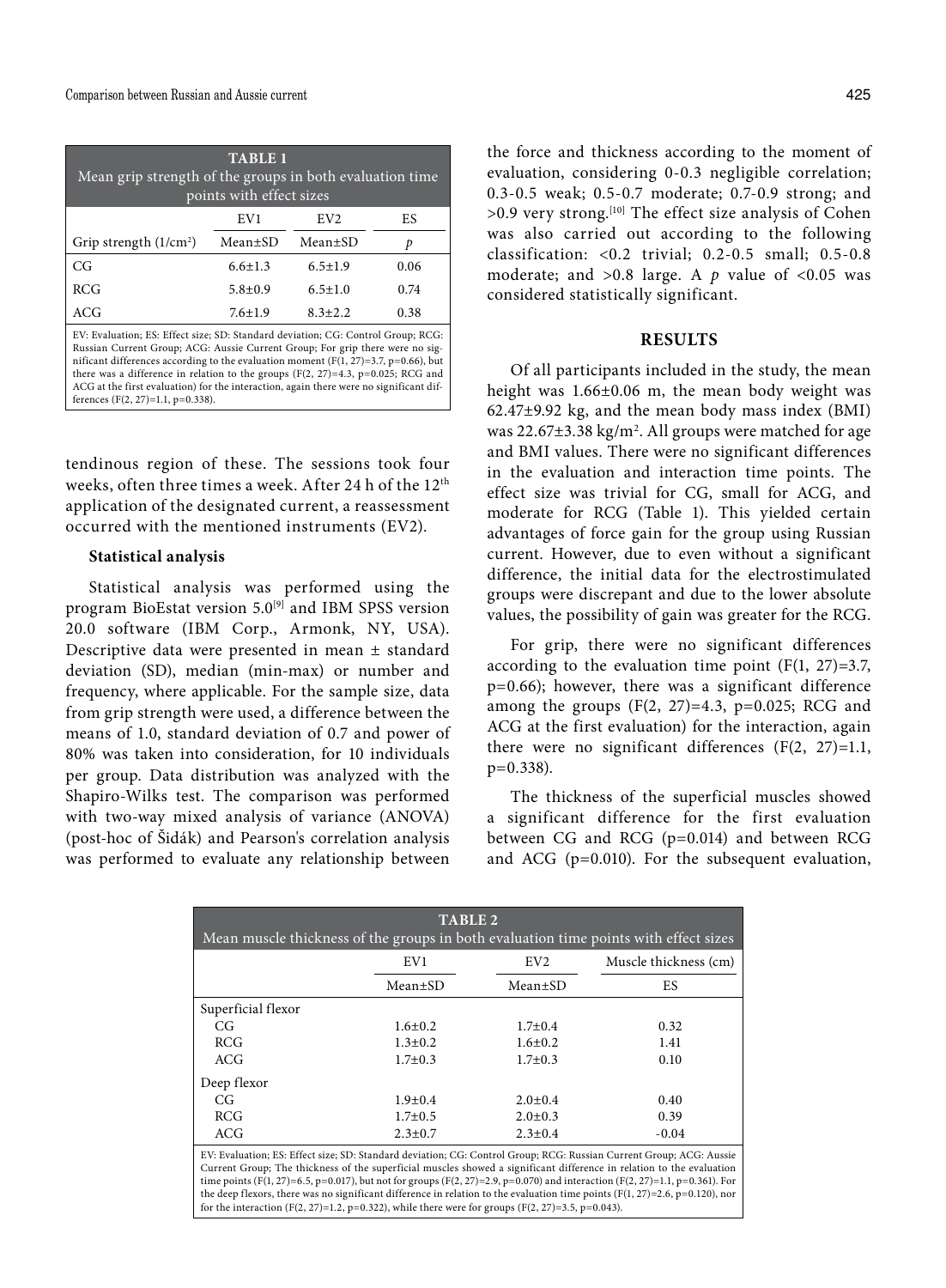| TABLE <sub>3</sub><br>The relationship between grip strength and the muscle thickness in each group and<br>evaluation time points |       |          |            |       |       |       |  |  |
|-----------------------------------------------------------------------------------------------------------------------------------|-------|----------|------------|-------|-------|-------|--|--|
|                                                                                                                                   | CG    |          | <b>RCG</b> |       | ACG   |       |  |  |
|                                                                                                                                   | p     | r        | D          | r     | p     | r     |  |  |
| Superficial flexor                                                                                                                |       |          |            |       |       |       |  |  |
| EV1                                                                                                                               | 0.646 | 0.166    | 0.121      | 0.522 | 0.830 | 0.078 |  |  |
| EV <sub>2</sub>                                                                                                                   | 0.390 | 0.390    | 0.420      | 0.288 | 0.343 | 0.335 |  |  |
| Deep flexor                                                                                                                       |       |          |            |       |       |       |  |  |
| EV1                                                                                                                               | 0.202 | $-0.297$ | 0.297      | 0.367 | 0.206 | 0.437 |  |  |
| EV <sub>2</sub>                                                                                                                   | 0.984 | 0.007    | 0.108      | 0.539 | 0.085 | 0.570 |  |  |
| CG: Control Group; RCG: Russian Current Group; ACG: Aussie Current Group; EV: Evaluation; ES: Effect size.                        |       |          |            |       |       |       |  |  |

however, there was no significant difference. Again, the effect size was larger for RCG. For the deep flexors, there was a significant difference between the RCG and ACG (p=0.047) in the first evaluation (Table 2). The thickness of the superficial muscles showed a significant difference among the evaluation time points  $(F(1, 27)=6.5, p=0.017)$ , but not for groups  $(F(2, 27)=2.9, p=0.070)$  and interaction  $(F(2, 27)=1.1, p=0.361)$ . For the deep flexors, there was no significant difference in relation to the evaluation time points  $(F(1, 27)=2.6, p=0.120)$ , nor for the interaction (F(2, 27)=1.2, p=0.322), but there were for groups  $(F(2,27)=3.5, p=0.043)$ . CG - Control Group; RCG - Russian Current Group; ACG - Aussie Current Group; EV - an evaluation; ES - effect size; SD - standard.

In any of the time points, there was no significant correlation between the strength and thickness of the flexor muscles (p>0.05) (Table 3).

## **DISCUSSION**

Neuromuscular electrical stimulation has been extensively used in the field of rehabilitation and sport from restoration and prevention of atrophy to reeducation and muscle strengthening.[11,12] The present study attempted to investigate the effects of two forms of kHz currents on the force gain and thickness in essential muscles to manual grip, which was the superficial and deep flexors of the fingers. Muscle strength gain, as well as trophic gain, albeit discreet, were observed mainly related to the Russian current.

The kHz currents have gained prominence and expanded their use in clinical and laboratory environments, despite many controversies about their actual results.[2,13,14] In the study by Dantas et al.,<sup>[15]</sup> the authors compared Russian versus Aussie current, as well as two other low frequency currents, with 200 or 500 μs phase duration. They observed lower torque with the Russian current compared to the other modalities, as a percentage of the maximum voluntary contraction, but without differences in the discomfort levels. Similar results were obtained by Ward et al.,<sup>[5]</sup> but both Aussie and Russian had lower levels of discomfort compared to low frequency currents. Medeiros et al.<sup>[16]</sup> also compared 1 and 4 kHz, with two low frequency currents, with similarities in phase duration, and observed that they presented similar levels of induced torque and discomfort.

The majority of studies comparing such current forms seek to analyze the torque obtained and comfort of stimulation,<sup>[17]</sup> different from the present study which aimed to confirm changes in isometric strength, as well as morphological characteristics (muscle thickness). There were significant differences with the therapies adopted, although there were no significant differences for the interaction, and there were differences between the groups, and the effect size was in favor of the Russian current group. It should be taken into account that, although no volunteers had any orthopedic alterations prior to electrostimulation, the RCG values were lower in the initial evaluation than in the other groups; therefore, the potential gain was higher for this group, which is one of the limitations of the present study. However, there were significant gains which can be explained by the use of vigorous contractions being performed by the volunteers with potential for muscle strength gain,<sup>[18]</sup> by the productions of neural adaptations, resulting in an increase in efferent discharge,  $[19]$  by an increase in the afferent neural input,<sup>[20]</sup> and in the excitability of the motor cortex.[21]

The evaluation methods used are simple but reliable. The use of manual dynamometers is a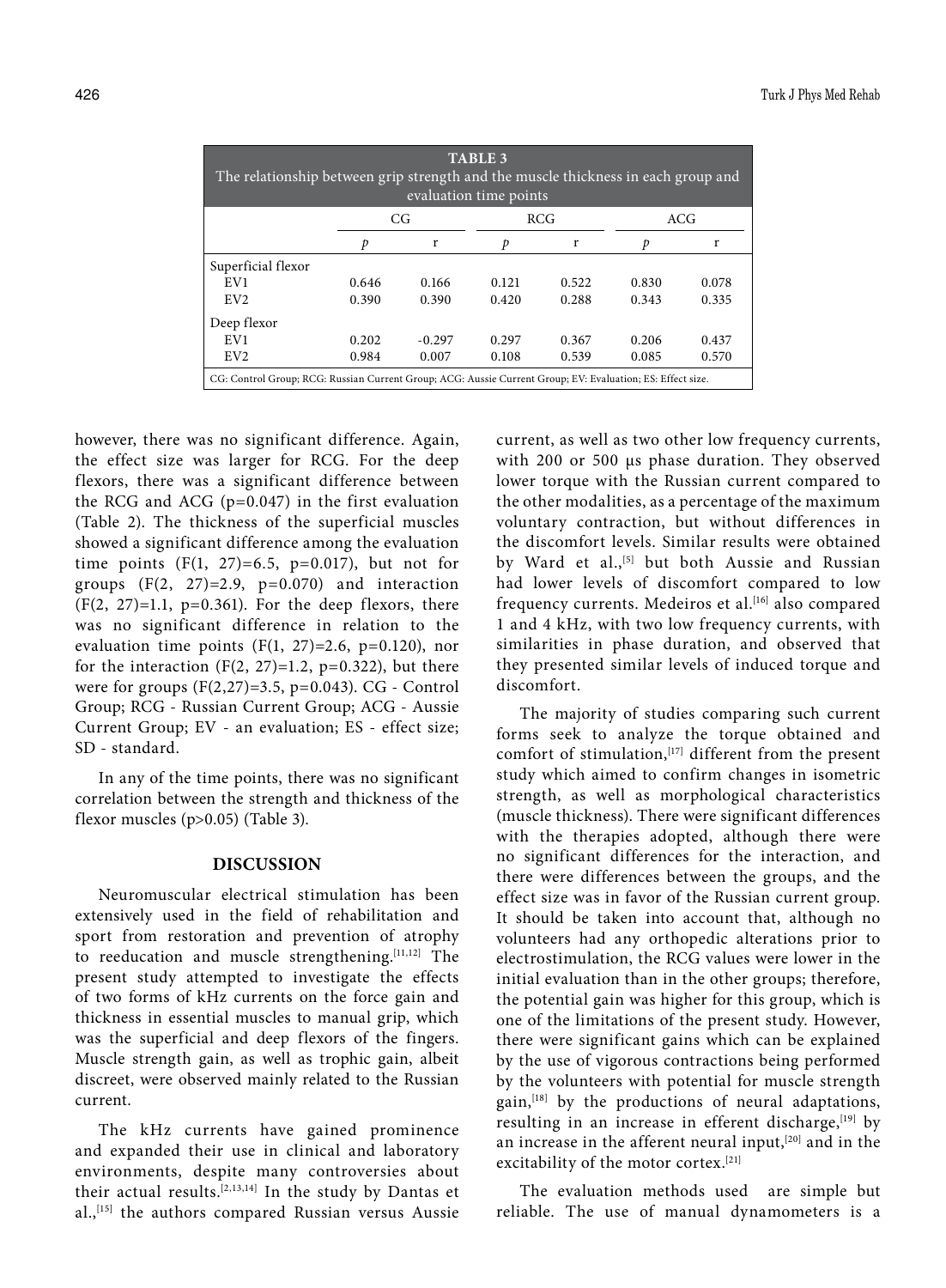reliable and valid form for quantification of forces,<sup>[22]</sup> for the grip strength in addition to a direct measure of muscle strength, and is used in several other clinical applications, such as body strength indicator $[23]$  and even the nutritional status of the elderly.<sup>[24]</sup> It is recommended to carry out at least three evaluations, with a body positioning pattern, using verbal encouragement.<sup>[25]</sup> Such care was adopted in the evaluations carried out in this study, using the average grip strength of three measures, with a similar position for all volunteers and with verbal encouragement to hold. The use of ultrasound images to assess muscle thickness has gained credibility, as it is related to measurements performed by other more traditional methods such as magnetic nuclear resonance, $[26]$  which provides information regarding muscle thickness with a high reliability.[27] However, further studies using other forms of analysis such as electromyography and isokinetics may provide more information.

The limitations of this study are the relatively small sample size, as well as the absence of more in-depth evaluations such as muscle biopsies, which are suggestions for future studies.

In conclusion, the present study results suggest that, even if discreetly, both currents yield gains in the muscle strength, while the Russian current is able to produce muscular hypertrophy.

### **Declaration of conflicting interests**

The authors declared no conflicts of interest with respect to the authorship and/or publication of this article.

#### **Funding**

The authors received no financial support for the research and/or authorship of this article.

# **REFERENCES**

- 1. Doucet BM, Lam A, Griffin L. Neuromuscular electrical stimulation for skeletal muscle function. Yale J Biol Med 2012;85:201-15.
- 2. da Silva VZ, Durigan JL, Arena R, de Noronha M, Gurney B, Cipriano G Jr. Current evidence demonstrates similar effects of kilohertz-frequency and low-frequency current on quadriceps evoked torque and discomfort in healthy individuals: a systematic review with meta-analysis. Physiother Theory Pract 2015;31:533-9.
- 3. Ward AR, Lucas-Toumbourou S. Lowering of sensory, motor, and pain-tolerance thresholds with burst duration using kilohertz-frequency alternating current electric stimulation. Arch Phys Med Rehabil 2007;88:1036-41.
- 4. Ward AR, Robertson VJ. Sensory, motor, and pain thresholds for stimulation with medium frequency alternating current. Arch Phys Med Rehabil 1998;79:273-8.
- 5. Ward AR, Oliver WG, Buccella D. Wrist extensor torque production and discomfort associated with low-frequency and burst-modulated kilohertz-frequency currents. Phys Ther 2006;86:1360-7.
- 6. Brentano MA, Pinto RS. Adaptações neurais ao treinamento de força. Atividade Física & Saúde 2001;6:65-77.
- 7. Radaelli R, Wilhelm Neto EN, Bottaro Marques MF, Pinto RS. Espessura e qualidade musculares medidas a partir de ultrassonografia: influência de diferentes locais de mensuração. Rev Bras Cineantropom Desempenho Hum 2011;13:87-93.
- 8. Domingues PW, Moura CT, Onetta RC, Zinezi G, Buzzanello MR, Bertolini GRF. Efeitos da EENM associada à contração voluntária sobre a força de preensão palmar. Fisioter Mov 2009;22:19-25.
- 9. Ayres M, Ayres Júnior M, Ayres DL, Santos AA. Aplicações estatísticas nas áreas das ciências bio-médicas. Belém: Sociedade Civil Mamirauá, PA.; 2007.
- 10. Jarske JM, Seabra AG, Silva LA. O uso de Mapas Autoorganiz´aveis como ferramenta de An´alise Explorat´oria para Testes Cognitivos destinados a medir o Desempenho Escolar. CBIE 2016;1009-18.
- 11. Szecsi J, Fornusek C. Comparison of torque and discomfort produced by sinusoidal and rectangular alternating current electrical stimulation in the quadriceps muscle at variable burst duty cycles. Am J Phys Med Rehabil 2014;93:146-59.
- 12. Karakuş D, Ersöz M, Koyuncu G, Türk D, Şaşmaz FM, Akyüz M. Effects of functional electrical stimulation on wrist function and spasticity in stroke: A randomized controlled study. Turk J Phys Med Rehab 2013;59:97-102.
- 13. Kanchiku T, Suzuki H, Imajo Y, Yoshida Y, Moriya A, Suetomi Y, et al. The efficacy of neuromuscular electrical stimulation with alternating currents in the kilohertz frequency to stimulate gait rhythm in rats following spinal cord injury. Biomed Eng Online 2015;14:98.
- 14. Ward AR. Electrical stimulation using kilohertz-frequency alternating current. Phys Ther 2009;89:181-90.
- 15. Dantas LO, Vieira A, Siqueira AL Jr, Salvini TF, Durigan JL. Comparison between the effects of 4 different electrical stimulation current waveforms on isometric knee extension torque and perceived discomfort in healthy women. Muscle Nerve 2015;51:76-82.
- 16. Medeiros FV, Bottaro M, Vieira A, Lucas TP, Modesto KA, Bo APL, et al. Kilohertz and low-frequency electrical stimulation with the same pulse duration have similar efficiency for inducing isometric knee extension torque and discomfort. Am J Phys Med Rehabil 2017;96:388-94.
- 17. Vaz MA, Frasson VB. Low-frequency pulsed current versus kilohertz-frequency alternating current: a scoping literature review. Arch Phys Med Rehabil 2018;99:792-805.
- 18. Dreibati B, Lavet C, Pinti A, Poumarat G. Characterization of an electric stimulation protocol for muscular exercise. Ann Phys Rehabil Med 2011;54:25-35.
- 19. Maffiuletti NA, Gondin J, Place N, Stevens-Lapsley J, Vivodtzev I, Minetto MA. Clinical use of neuromuscular electrical stimulation for neuromuscular rehabilitation: What are we overlooking? Arch Phys Med Rehabil 2018;99:806-12.
- 20. Cattagni T, Lepers R, Maffiuletti NA. Effects of neuromuscular electrical stimulation on contralateral quadriceps function. J Electromyogr Kinesiol 2018;38:111-8.